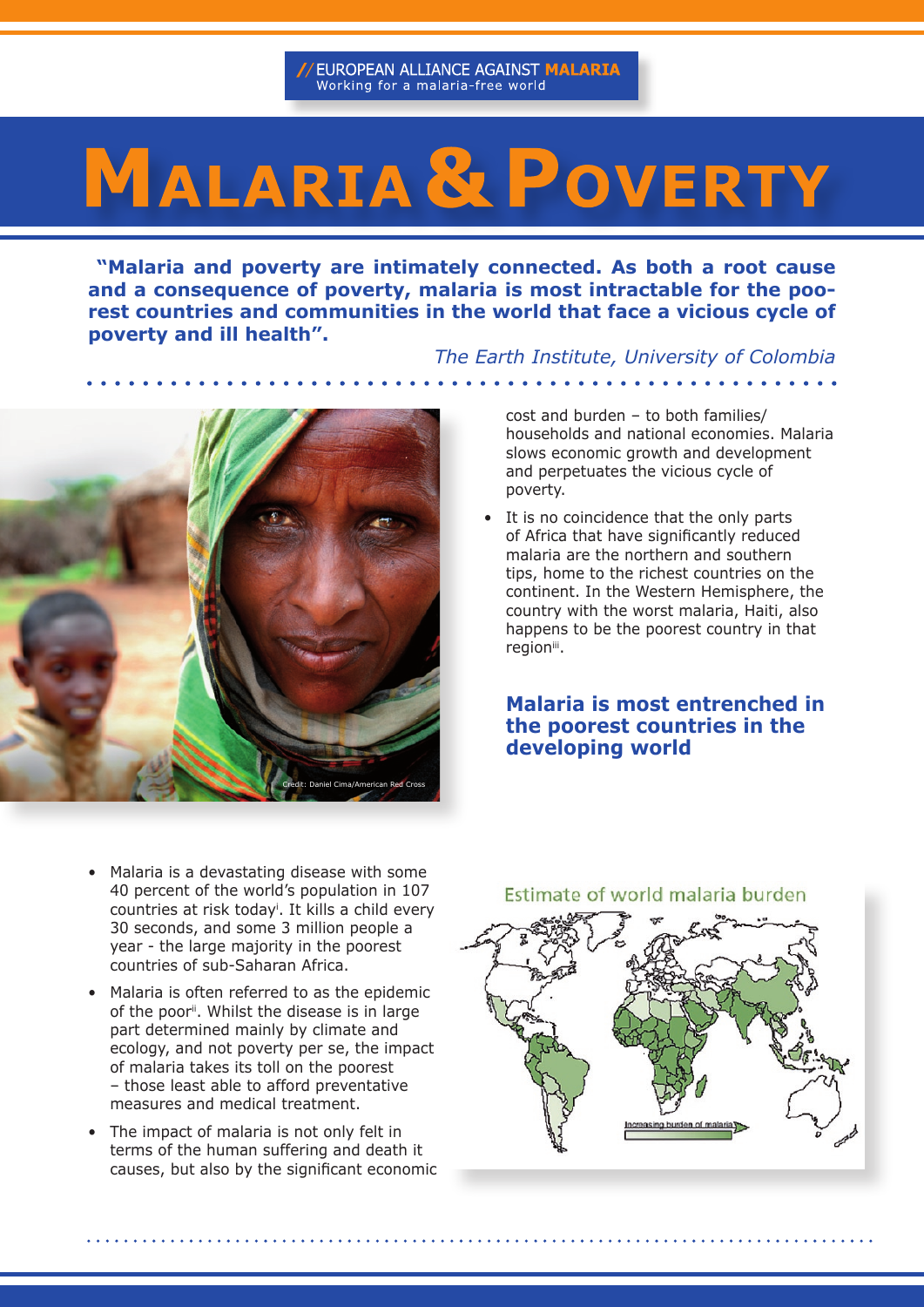

# **Economic Cost of Malaria on Countries**

- • Malaria can be an economic disaster. Countries with high malaria transmission have historically had lower economic growth than in countries without malaria<sup>iv</sup>. Those countries that have been able to reduce malaria have shown substantial growth and improved prosperity afterwards<sup>v</sup>.
- • Every year malaria is estimated to cost Africa \$US 12 billion in lost Gross Domestic Product (GDP). It is estimated the disease has slowed economic growth in Africa by 1.3 percent per year as a result of lost life and lower productivity – what economists call a "growth penalty"<sup>vi</sup>. When repeated year after year it is a serious constraint to economic development.
- The direct costs of malaria include high public expenditure to attempt to maintain health facilities and infrastructure, manage effective malaria control campaigns and provide public education.
- For countries with a high malaria burden, the disease may account for as much as 40 percent of public health expenditure, with malaria accounting for up to 50 percent of outpatient visitsvii. In Tanzania, for example, malaria accounts for 30 percent of the national

disease burdenvill.

- Figures in Tanzania also show that malaria accounts for 43 percent of under-five outpatient attendance, 35 percent of underfive hospital admissions and 37 percent of under-five hospital deathsix.
- • The indirect costs of malaria are also widely felt as worker productivity lowers with increased sick leave, absenteeism and premature mortality of the workforce. For many the transmission period of malaria coincides with the planting season which further lowers agricultural productivity<sup>x</sup>.

For endemic countries, the mere presence of malaria can also deter investment, savings and turn away a potentially incomegenerating tourism trade.

# **Economic burden for households**

. . . . . . . . . . . . . . . . .

- The human suffering and loss of life caused by malaria is often matched by the economic burden placed on families who bear the direct costs from their own pockets. Personal expenditure includes spending on insecticide-treated nets, doctors' fees, anti-malaria drugs, transport to health facilities, support to the patient and funeral costs. This can put an unbearable strain on household resources – in Ghana malaria care can cost up to 34 percent of a poor household's incomexi.
- There are also indirect costs for families and households. The permanent neurological and physical damages caused by severe episodes of the disease hamper children's schooling and their general well-being. This can directly affect their education and ability to earn in later life. Absenteeism from work also impacts on household income.

# **Malaria & the MDGs**

- In 2000 the international community ushered in the new millennium by adopting the UN Millennium Declaration that was translated into a roadmap setting out eight Millennium Development Goals (MDGs) to be reached by 2015.
- • At the MDG mid-way mark in 2007 the consensus was that, whilst there are some grounds for optimism, progress is uneven and extreme poverty and poor health remain a reality for millions. As 2015 draws nearer, the international community must accelerate and scale up efforts to get on track.

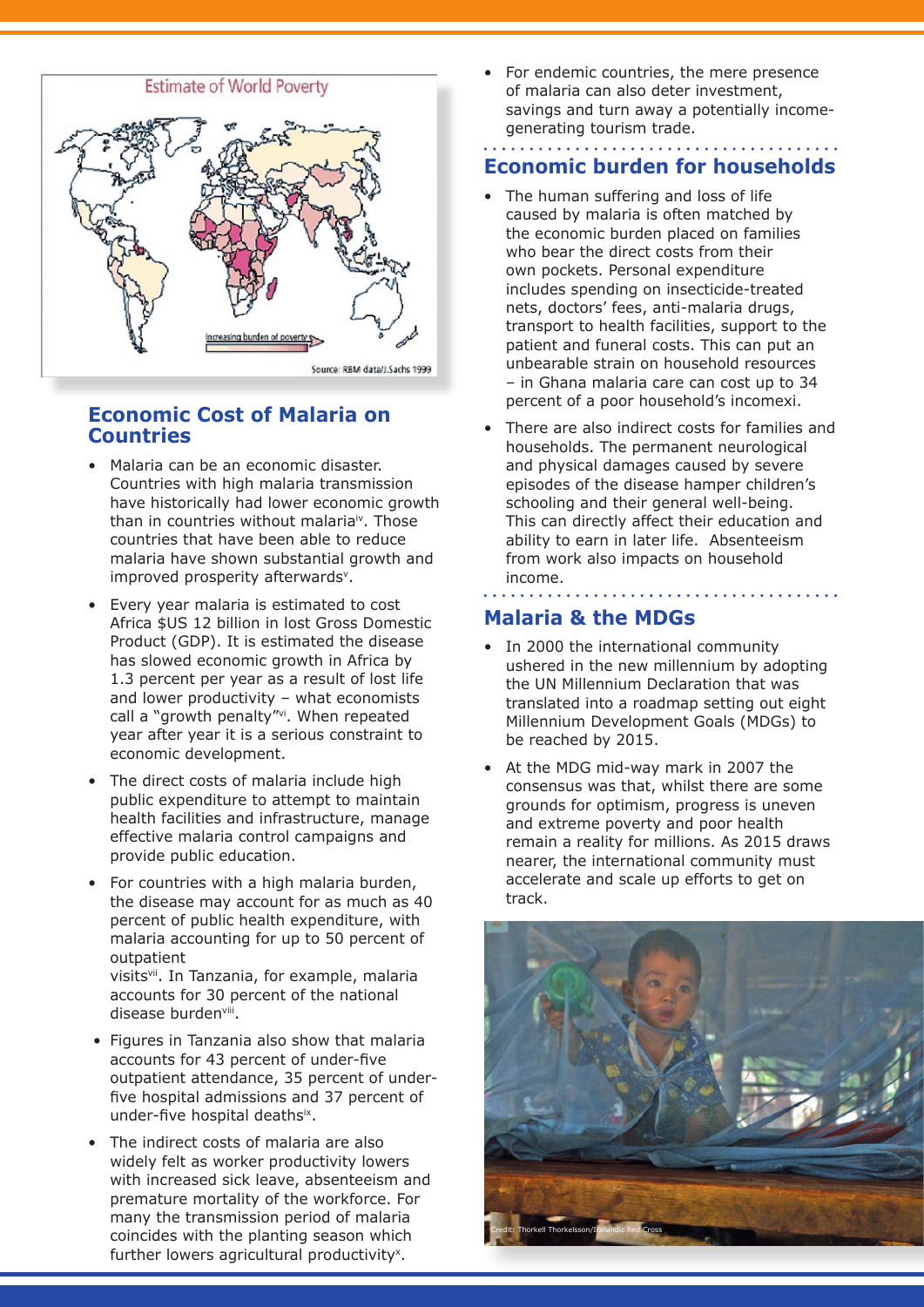• It is widely acknowledged that controlling malaria is an integral part of a comprehensive development framework with a key role in poverty reductionxii. It therefore has a major effect on the ability to achieve the MDGs, and must be addressed if we are to improve upon progress towards meeting these goals.

# **How tackling malaria will contribute to achieving the MDGs;**

#### **• Eradicating extreme poverty and hunger (MDG 1)**

 The economic burden of malaria for both families and governments take a significant toll, reducing opportunities for economic growth and impacting on household income. With malaria costing Africa an estimated US\$ 12 billion per year in lost GDP and consuming up to 25 percent of household incomes and 40 percent of government health spending, reducing and controlling malaria will directly help countries and communities lift themselves out of extreme and chronic poverty.



#### **• Achieve universal primary education (MDGs 2)**

 Tackling malaria will have a positive effect on reaching universal primary education targets as the disease is a leading cause of illness and absenteeism in both children and teachers.

 Episodes of malaria also cause stunting in children's physical and mental development which in turn contribute to impaired cognitive development, lower completion of primary school studies and lower returns to education.

• There is a synergy across the goals and targets set out in the MDGS with the result that progress in one target is likely to be a result and cause of progress in others. And malaria is no exception. It has a positive impact on achieving the other MDGs, especially those relating to health, education and poverty levelsxiii.

 In addition, the traditional role of girls in households as carers also impacts on their enrolment and completion rates when malaria episodes among families and households remains highxiv.

#### **• Reduce child mortality (Goal 4)**

 The fourth MDG aims to reduce by two thirds the mortality rate among children under five. With malaria the leading cause of child mortality in Africa, accounting for 20 percent of all childhood deaths (one in every five) $x^v$ , scaling up malaria control programmes will have significant benefits.

 The proper use of a \$10 bed net has, for example, been shown to reduce under-five mortality by up to 25 per centxvi.

#### **• Improve maternal health (Goal 5)**

 Malaria interventions have a clear and direct role to play in meeting MDG 5 which aims to reduce maternal mortality rate by three quarters by 2015. Pregnant women (particularly during first and second pregnancies) and their unborn children are particularly vulnerable to malaria; the disease is four times more likely to strike pregnant women than other adults, and has life-threatening implications for both mother and childxvii.

 Research also shows how HIV and malaria combine to adversely affect pregnant women and their infants. HIV further worsens pregnancy-associated malaria leaving mothers and their children particularly vulnerablexviii.

#### **• Combat HIV/AIDS, malaria and other diseases (MDG 6)**

 Malaria is an important target in this goal that aims to halt and reverse the prevalence of malaria, along with HIV/ AIDS and other diseases.

 Tackling malaria will not only reduce morbidity and mortality from the disease itself, but also has an impact